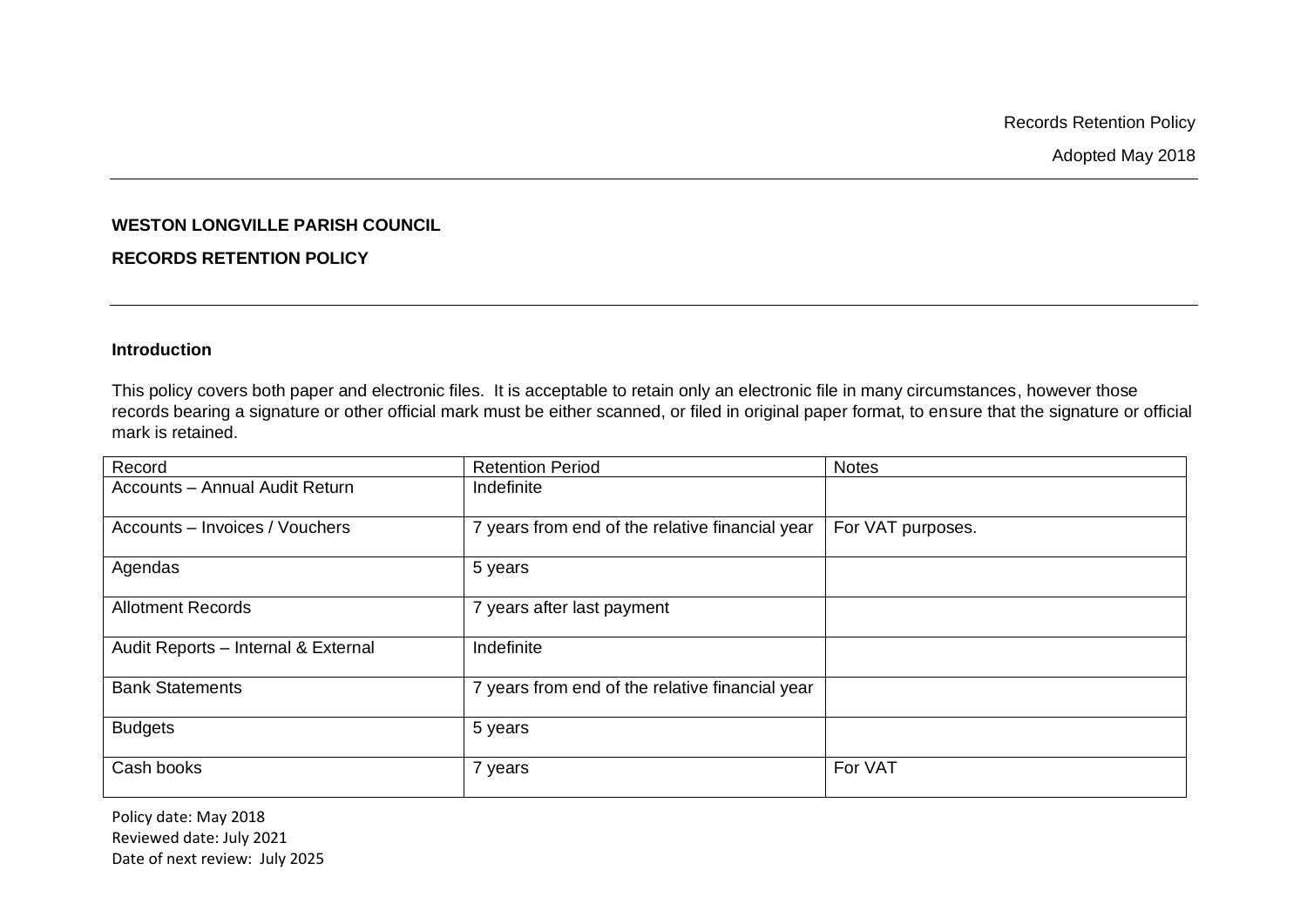| Complaints                                   | 10 years                                                                                  | Unless otherwise advised by a legal<br>representative                                                                                |
|----------------------------------------------|-------------------------------------------------------------------------------------------|--------------------------------------------------------------------------------------------------------------------------------------|
| Contracts - council as customer              | 10 years from completion                                                                  |                                                                                                                                      |
| Contracts - council as supplier              | 10 years from termination                                                                 |                                                                                                                                      |
| Councillor contact details                   | 1 year after leaving Council                                                              |                                                                                                                                      |
| Debtors records                              | 7 years from discharge of debt                                                            |                                                                                                                                      |
| Deeds of Title                               | Indefinite                                                                                |                                                                                                                                      |
| <b>Delivery Notes</b>                        | 2 months                                                                                  | Until payment of invoice is made                                                                                                     |
| Employment Records - major                   | 7 years after Subject leaves service (7 years<br>from end of the relative financial year) | Payroll, pension, HMRC                                                                                                               |
| <b>Employment Records - Minor</b>            | 2 years annual leave records, contract etc                                                |                                                                                                                                      |
| <b>Estimates</b>                             | 1 year                                                                                    |                                                                                                                                      |
| Expense claims                               | 7 years                                                                                   |                                                                                                                                      |
| Inspection records eg assets                 | Lifetime of item                                                                          |                                                                                                                                      |
| Insurance policies                           | Indefinite                                                                                |                                                                                                                                      |
| Job applications - unsuccessful applications | 3 months                                                                                  |                                                                                                                                      |
| Members allowance register                   | 6 years                                                                                   |                                                                                                                                      |
| Minutes - Full Council & Advisory Groups     | Indefinite                                                                                | Full Council and formal committees - signed<br>copy to be kept in paper format. Advisory<br>Groups - copy to be kept electronically. |

Policy date: May 2018 Reviewed date: July 2021 Date of next review: July 2025